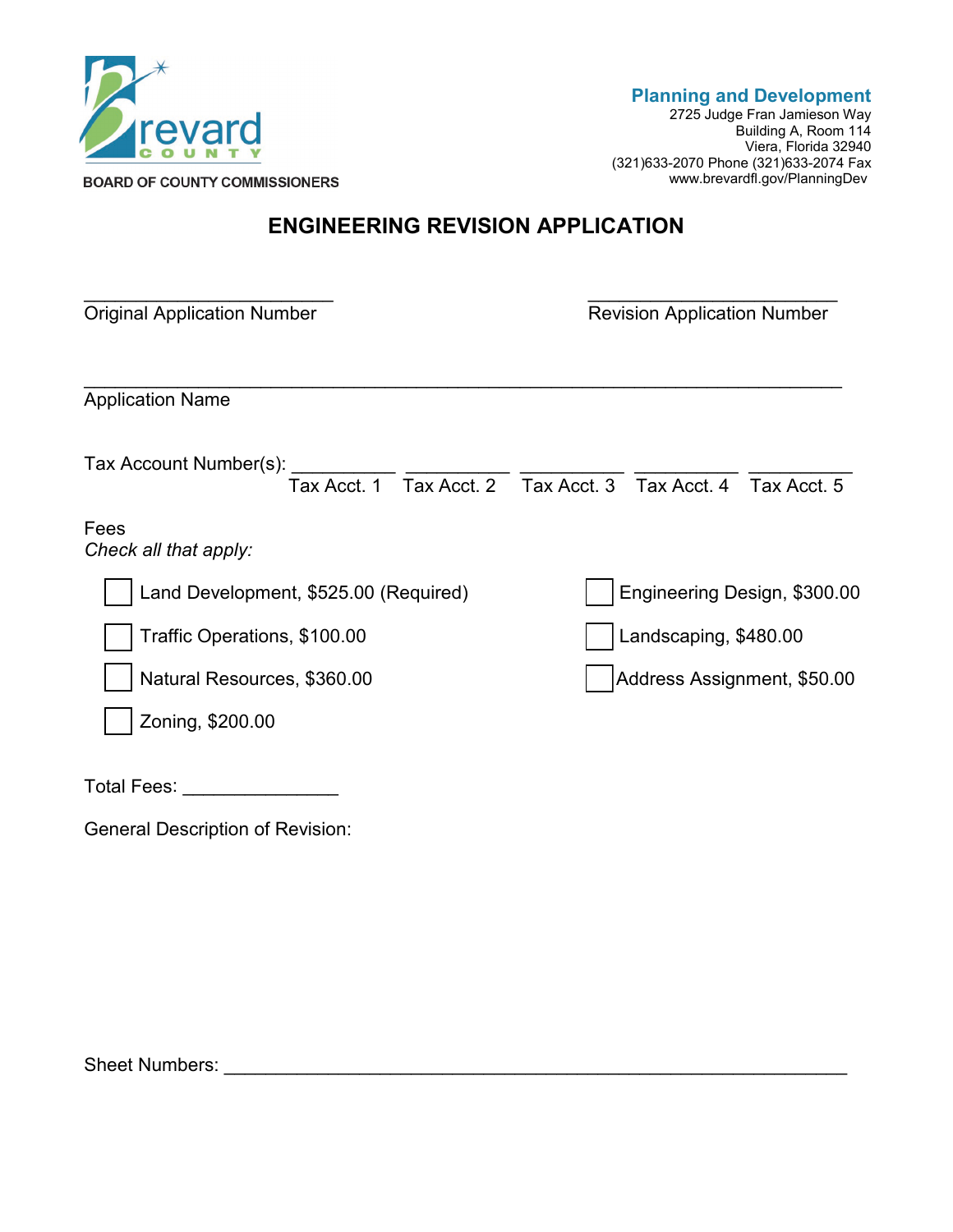## **Engineer of Record or Contact:**

| <b>Engineer or Contact Name</b> |                               | Company              |              |          |
|---------------------------------|-------------------------------|----------------------|--------------|----------|
| <b>Street</b>                   | City                          |                      | <b>State</b> | Zip Code |
| <b>Primary Phone</b>            | <b>Secondary Phone</b>        | <b>Email Address</b> |              |          |
| <b>Submittal Requirements:</b>  |                               |                      |              |          |
| Revised application             |                               |                      |              |          |
|                                 | 5 copies of the revised plans |                      |              |          |

Fees

The areas of the revision are to be clouded with delta reference inside the clouded area.

The revision block shall show the delta number, revision description, and the engineer's initials.

Provide a statement or note on plans as to the extent of the changes, if needed for clarification.

Site Plan revisions require a revised general statement in addition to the original general statement.

Revision Fees: A schedule of fees and charges for review is established by the Brevard County Board of County Commissioners, and may, from time to time, be amended.

Inspection Fees: Updated inspection fees may be required upon approval if there is an increase in construction cost due to the revision.

Please indicate if documents being submitted are Section 508 ADA Compliant.